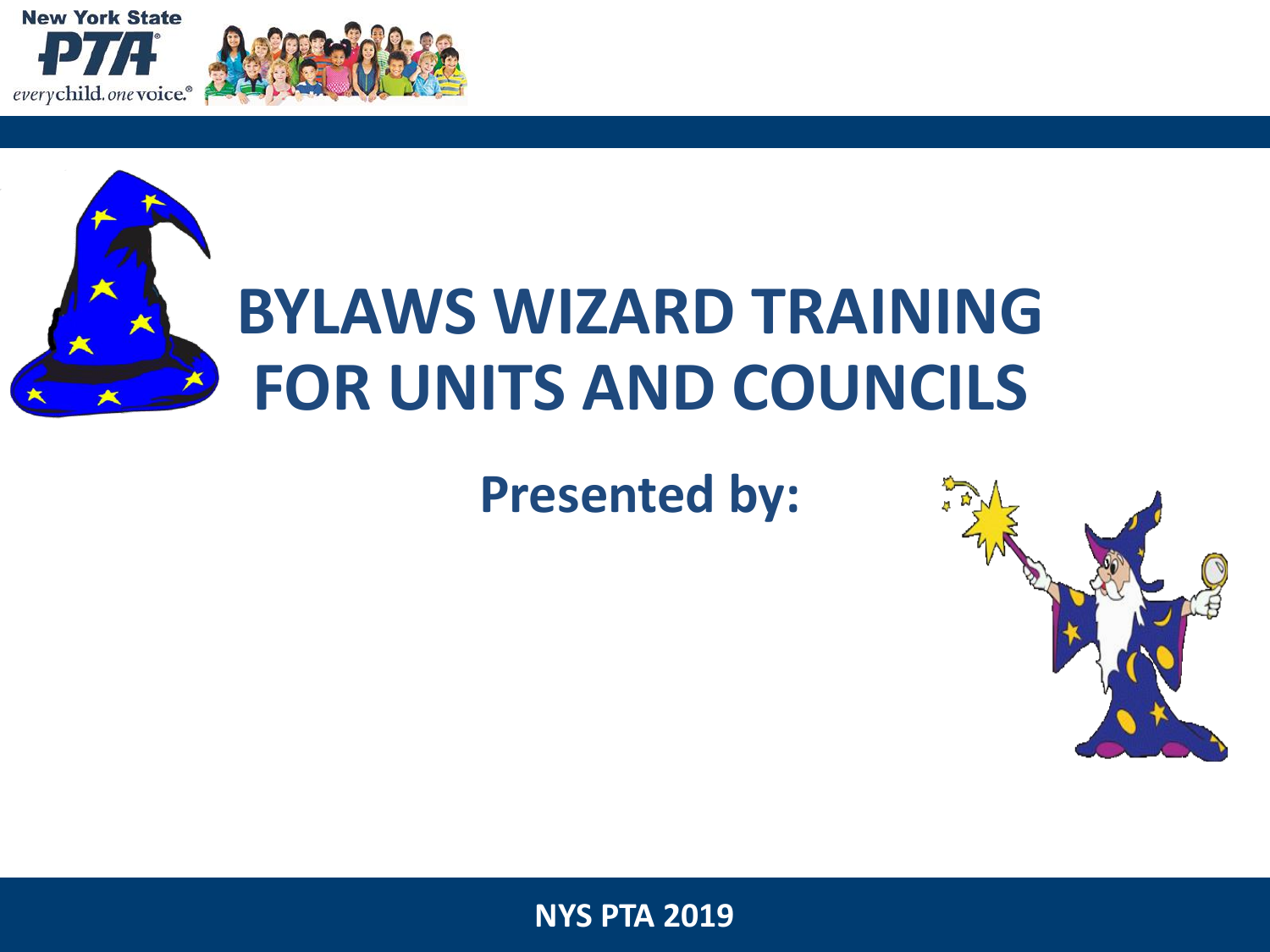

### **WHY DO WE NEED BYLAWS THAT ARE UP TO DATE?**

\*Bylaws allow us to conduct meetings in an orderly and fair manner \*If Bylaws are expired:

- 1. Units will not be eligible for PTA grants or awards (this can directly impact your staff, students and members)
- 2. Units may not be able to participate in PTA programs (PARP, Reflections)
- 3. A unit would not be able to be able to submit a resolution and members cannot be voting delegates at convention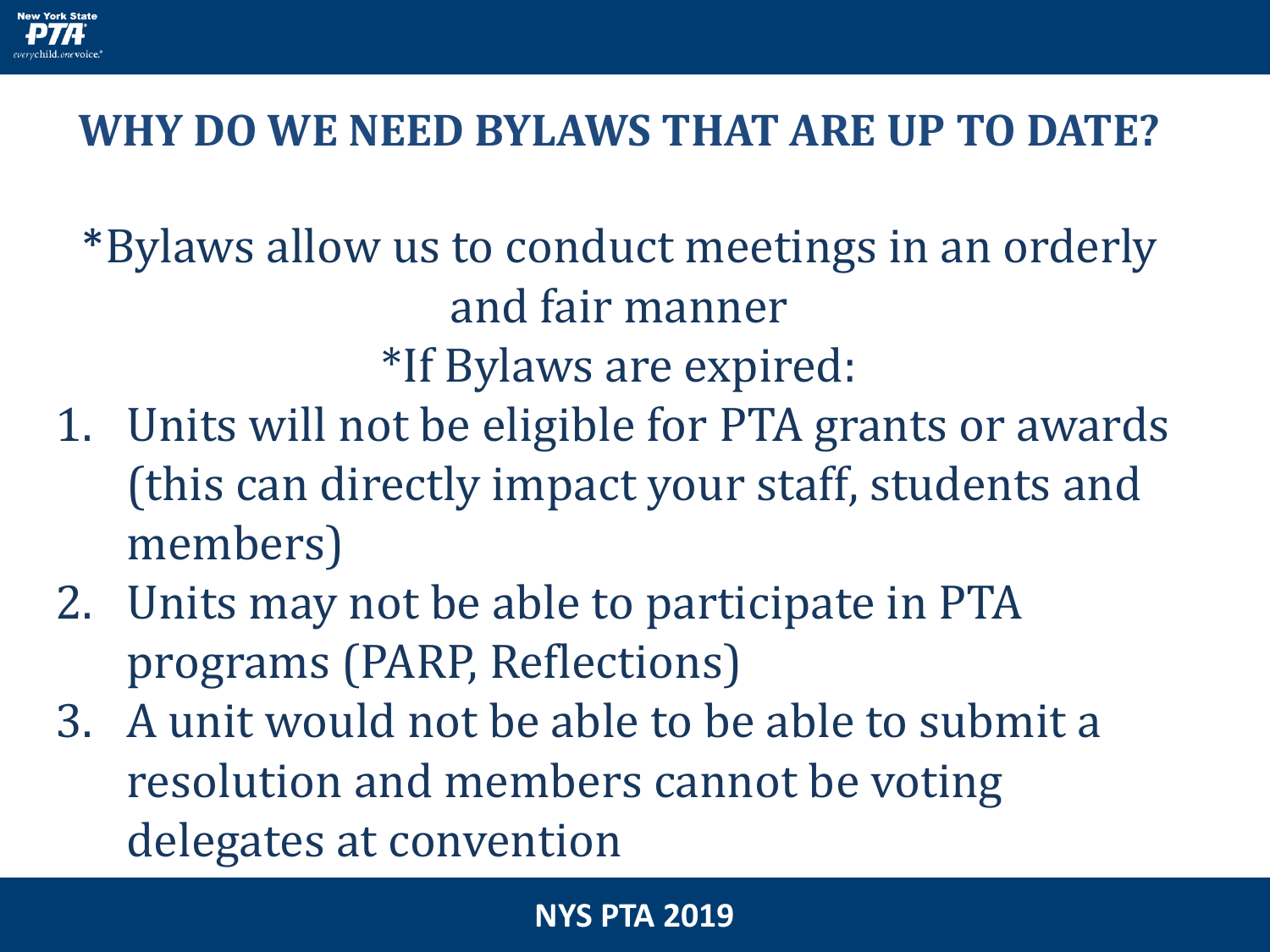

### **BYLAWS PATTERN**

- The bylaws patterns have been simplified and standardized with the following:
	- •Officers shall assume their official duties on July 1
	- •The Nominating Chair is elected by the Nominating Committee
	- •Officers shall serve for no more than two (2) consecutive one year terms (or one two-year term)
	- •Fiscal Year is July 1 June 30
	- •Special Meetings of the executive committee and executive board may be called and at least 2 days' notice shall be given.
	- •Special Meetings of the Association may be called by the President, a majority of the executive board, or upon written request of 30% of the membership. At least 5 days' notice shall be given.
- BYLAWS WIZARD optimized for speed through the entire process
- Bylaws Wizard checks for required limits and provides required wording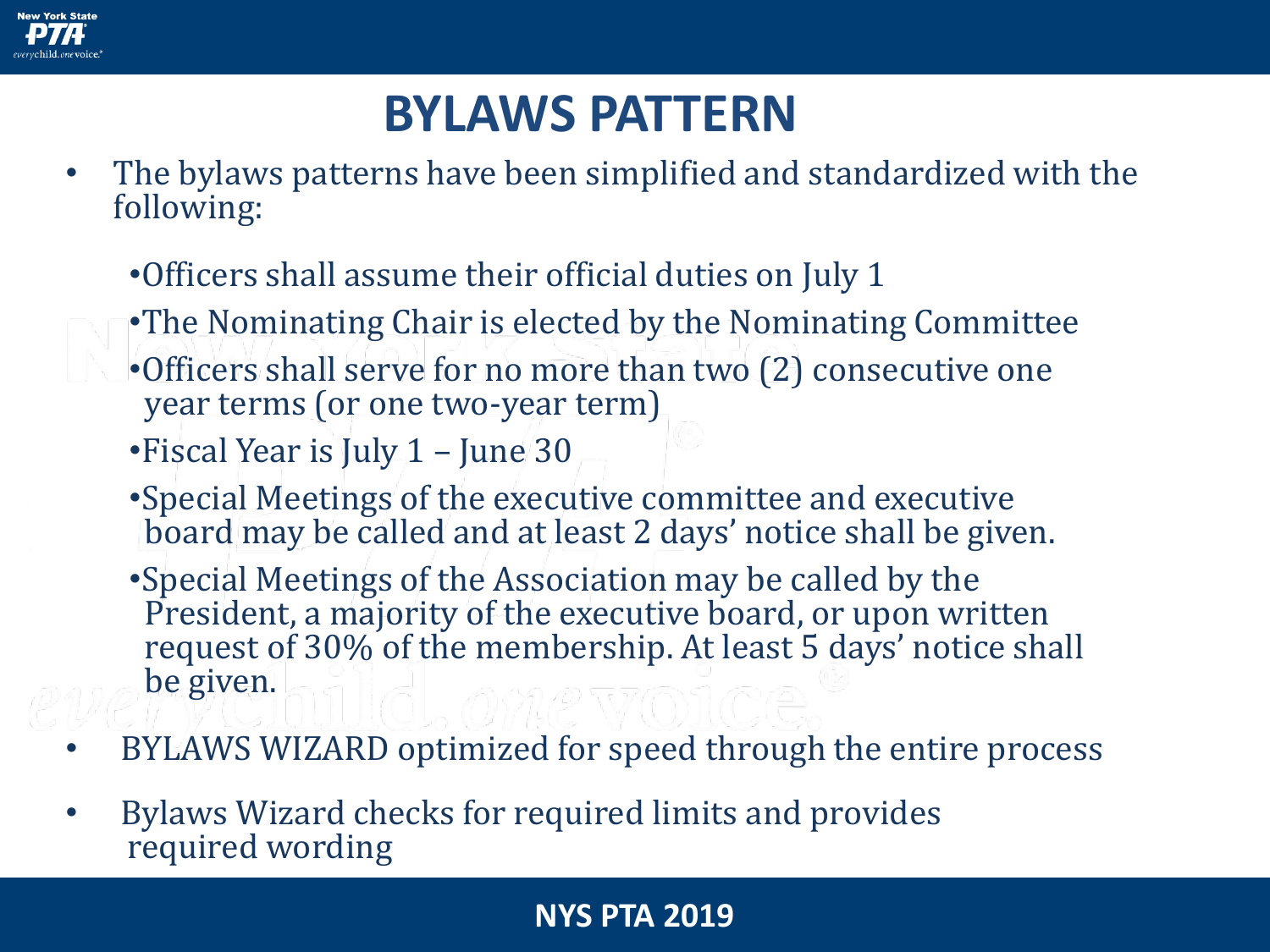



## **BYLAWS NOTES TO REMEMBER**



• Bylaws are valid for approximately three (3) years from the date of approval by the New York State PTA Bylaws Coordinator.

*Depending on when they are submitted and approved. They will expire 3 years later on Jan, April, July or October 1st .* 

- They can be reviewed at any time and be resubmitted. However, every three years they must be reviewed and entered into the Bylaws Wizard, whether revised or not, then voted on by the unit at a regular meeting of the organization as long as at least 30 days notice was given
- To adopt the bylaws, you must do this at a general membership meeting with a quorum present and you must have a 2/3 vote of the members present and voting
- Once adopted, *the original signed cover page must be sent via mail or email to the Region Bylaws chairman* or in the absence of a chair to the region director

Please make sure **adoption date** is included.

• Units and Councils must use the Bylaws Wizard to create and/or amend their Bylaws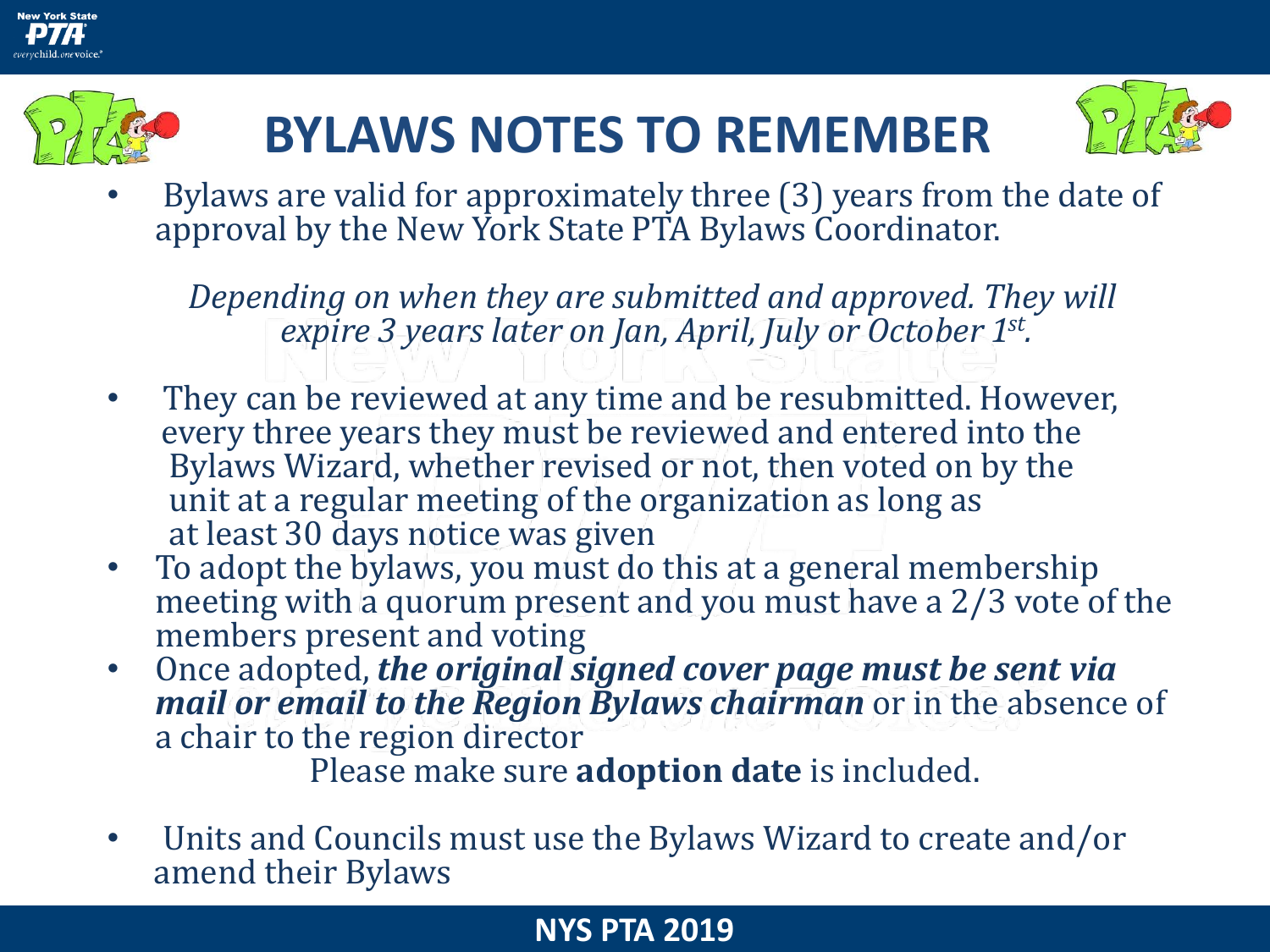<span id="page-4-0"></span>

# **Bylaws Quick Links on NYS PTA website**

[Region Chairmen](https://nyspta.org/home/pta-leaders/run-your-pta/bylawsprocedures/)

[Steps to Revising Bylaws](#page-4-0) (PDF)

[Unit Bylaws Wizard Instructions](http://nyspta.neric.org/pdf/YourPTA/Bylaws/Unit%20Bylaws%20EZ%20Instructions.pdf) (PDF)

[Council Bylaws Wizard Instructions](http://nyspta.neric.org/pdf/YourPTA/Bylaws/Council%20Bylaws%20EZ%20Instructions.pdf) (PDF)

[Instructions for Unit Bylaws Wizard Amendments](http://www.nyspta.org/pdf/YourPTA/Bylaws/Instructions%20for%20Unit%20%20Bylaws%20EZ%20Amendments.pdf) (PDF)

[Bylaws Amendment Notification Form](http://www.nyspta.org/pdf/YourPTA/Bylaws/Bylaws_Amendment_Notification_Form.doc) (Word)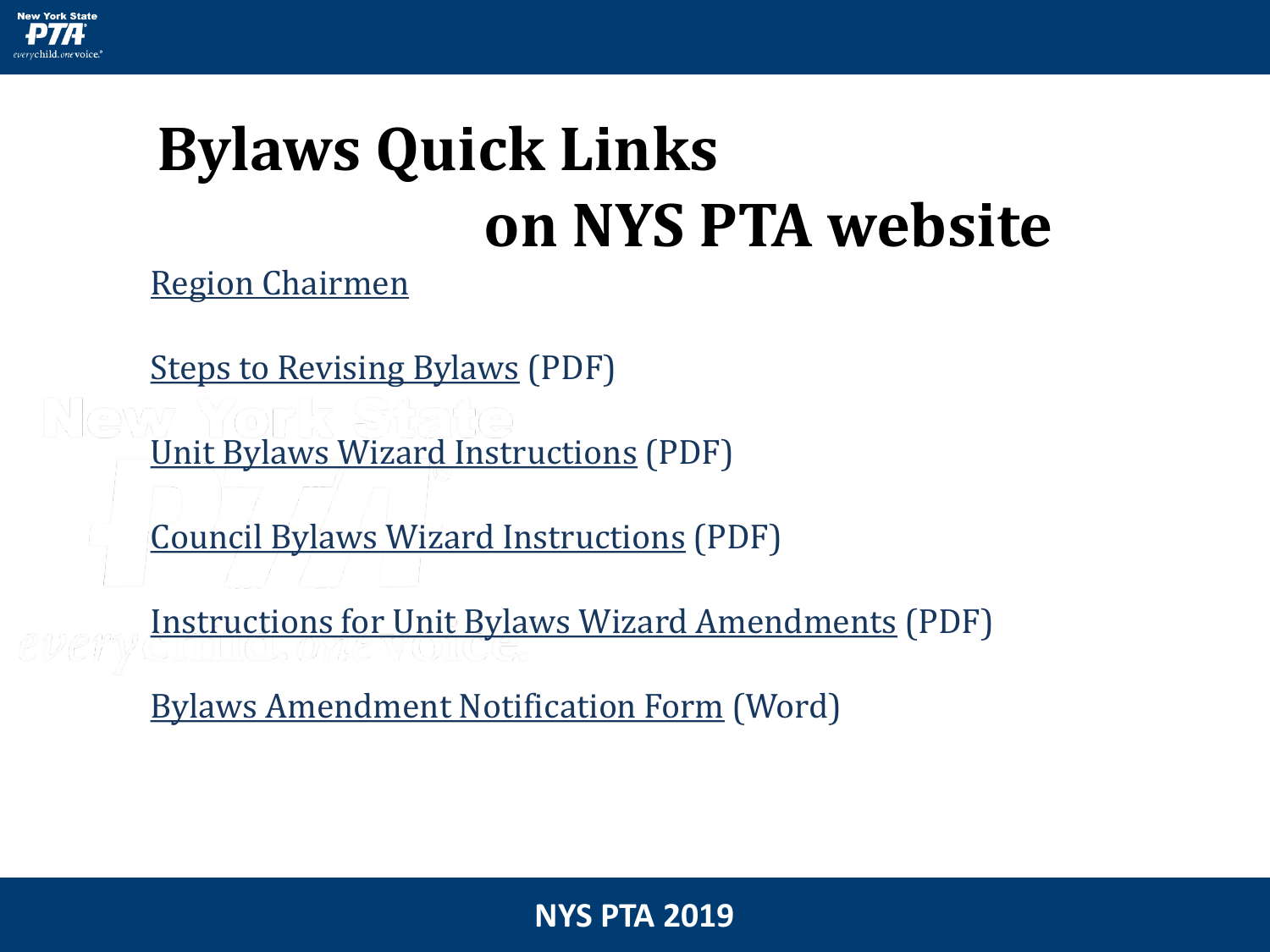

- When your bylaws are due for revision, you will receive a notification from your Region Bylaws Chairman
- This letter/email should include your RBC's contact information and instructions on how to renew your bylaws
- Form a bylaws committee of 3-5 members to review your current bylaws
- Go to the NYS PTA website home page at <u>www.nyspta.org</u> Click on Leaders then go to bylaws/procedures
- On the top of this page is **the Bylaws Wizard Button**  click on it to begin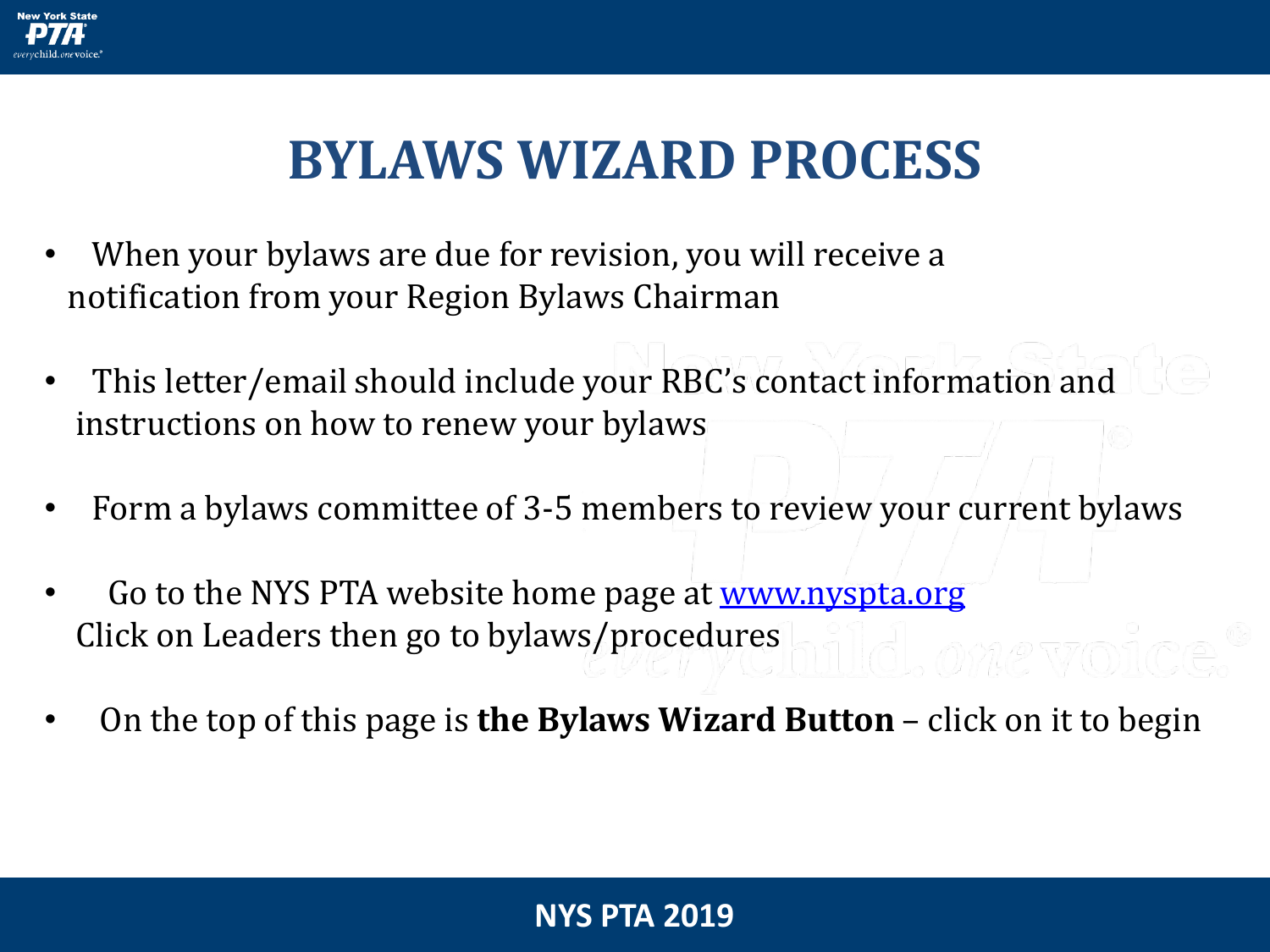

## **Welcome to Bylaws Wizard**

**This process should take no more than 15 minutes to complete**

#### **It is advisable to have a copy of your current bylaws for reference during the process**

- **Unit and council code –** you must enter your unit or council code to begin - this number is on the first page of your current bylaws
- **Enter your first and last name and email address –** This information is needed in order to send you a copy of your submitted bylaws
- **New Bylaws/ Amendment –** Check if you are renewing your bylaws **(new)** or simply making amendments to your bylaws – amendments cannot be made if your bylaws are due for renewal within 90 days
- **Unit/Council Information –** Check if the information provided is correct. If not, please make corrections in the box on the next page<sup>\*\*</sup> (contact the Region Chair for assistance)

*\*\*Unit or Council name changes can only be handled through your region bylaws chairman*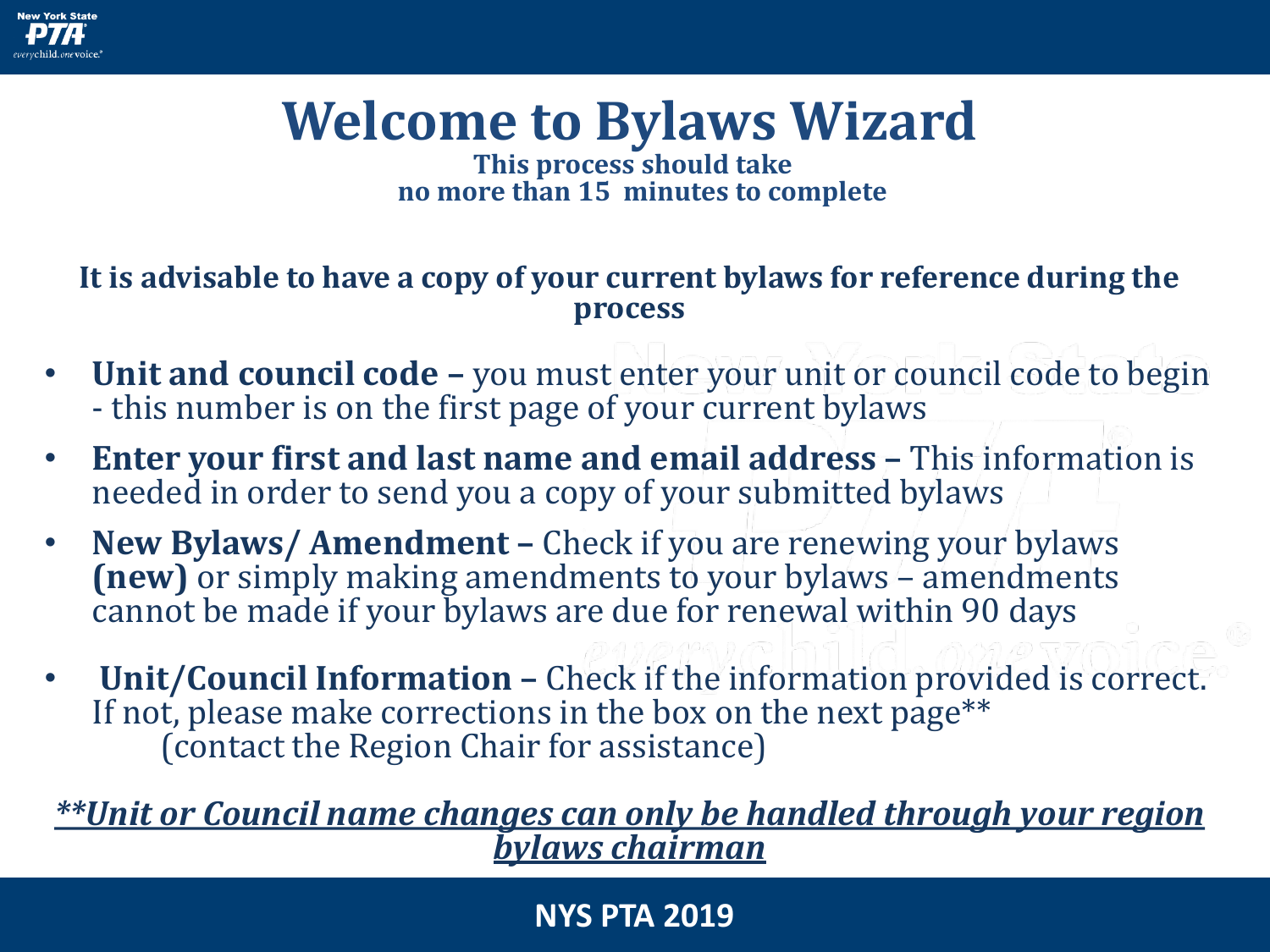| <b>PHK</b> Bylaws/Procedures - NYS X / NYS PTA Portal                                                                | x                                                                                                                       | Θ | Ō           | Χ              |
|----------------------------------------------------------------------------------------------------------------------|-------------------------------------------------------------------------------------------------------------------------|---|-------------|----------------|
| Secure   https://nyspta.force.com/Bylaws<br>C<br>$\rightarrow$                                                       |                                                                                                                         |   | ☆           | $\ddot{\cdot}$ |
| <b>New York State</b><br>DTA<br>erychild.onevoice.*                                                                  |                                                                                                                         |   |             |                |
|                                                                                                                      |                                                                                                                         |   | <b>Next</b> |                |
| Enter your New York State PTA unit or council code (XX-XXX):<br><b>First Two Digits</b><br>Last Three or Four Digits | 00<br>3<br> 000 <br>$\left( 2\right)$                                                                                   |   |             |                |
|                                                                                                                      |                                                                                                                         |   | Next        |                |
|                                                                                                                      | Copyright @ 2000-2018 salesforce.com, inc. All rights reserved.   Privacy Statement   Security Statement   Terms of Use |   |             |                |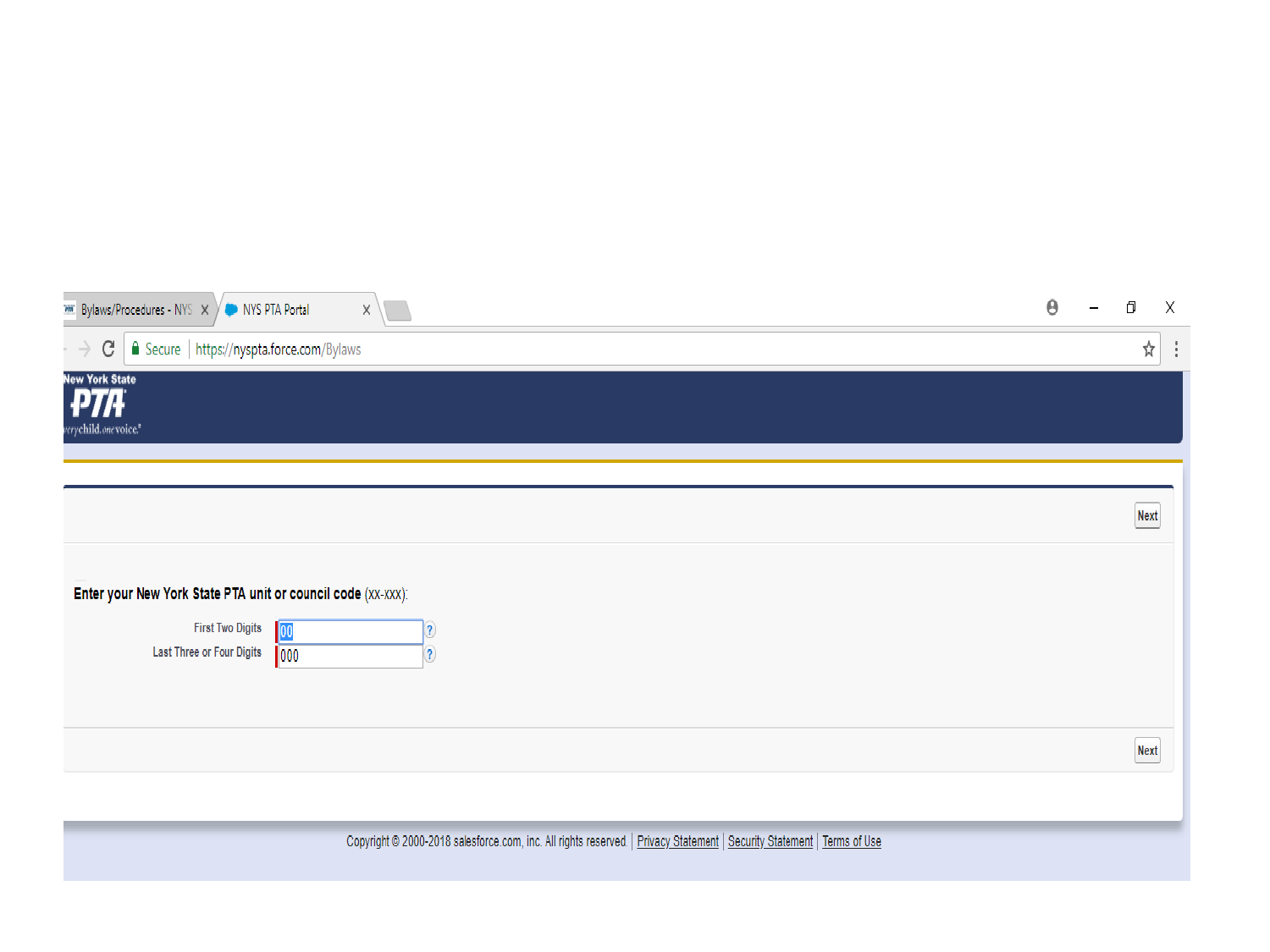

- **Membership Adoption Date**  if your bylaws have not yet been voted on, leave this blank
- **President and Secretary**  put in the names of your current president and secretary
- **Dues Information** –Fill in the annual dues of your association. The total amount is determined by a vote of the association. Each member's dues must be at least *\$4.00*. You must fill in an amount of at least *\$4.00* for each of the choices(reminder that additional family member is NOT a family membership).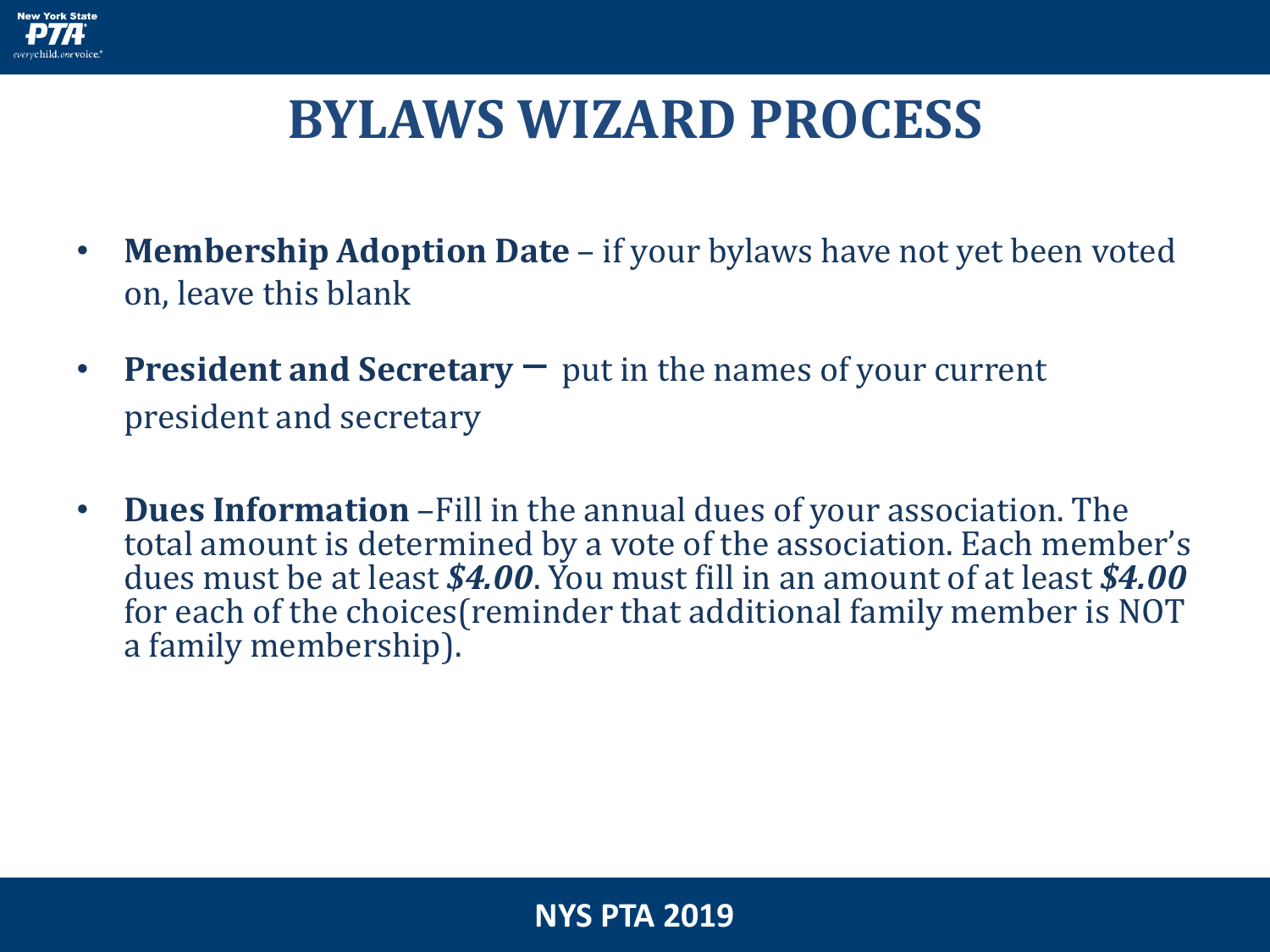

• **President Structure** -Please select the type of president structure that your unit will use.

A President is the recommended option, but Co-presidents or a President with a President Elect *(in this case, a unit will never vote on any candidate for the office of president, but will elect a president-elect and the other officers of the association)* are acceptable alternative structures.

**The minimum number of officers are three (3): a president, a secretary and a treasurer. No person can hold any two of these positions.**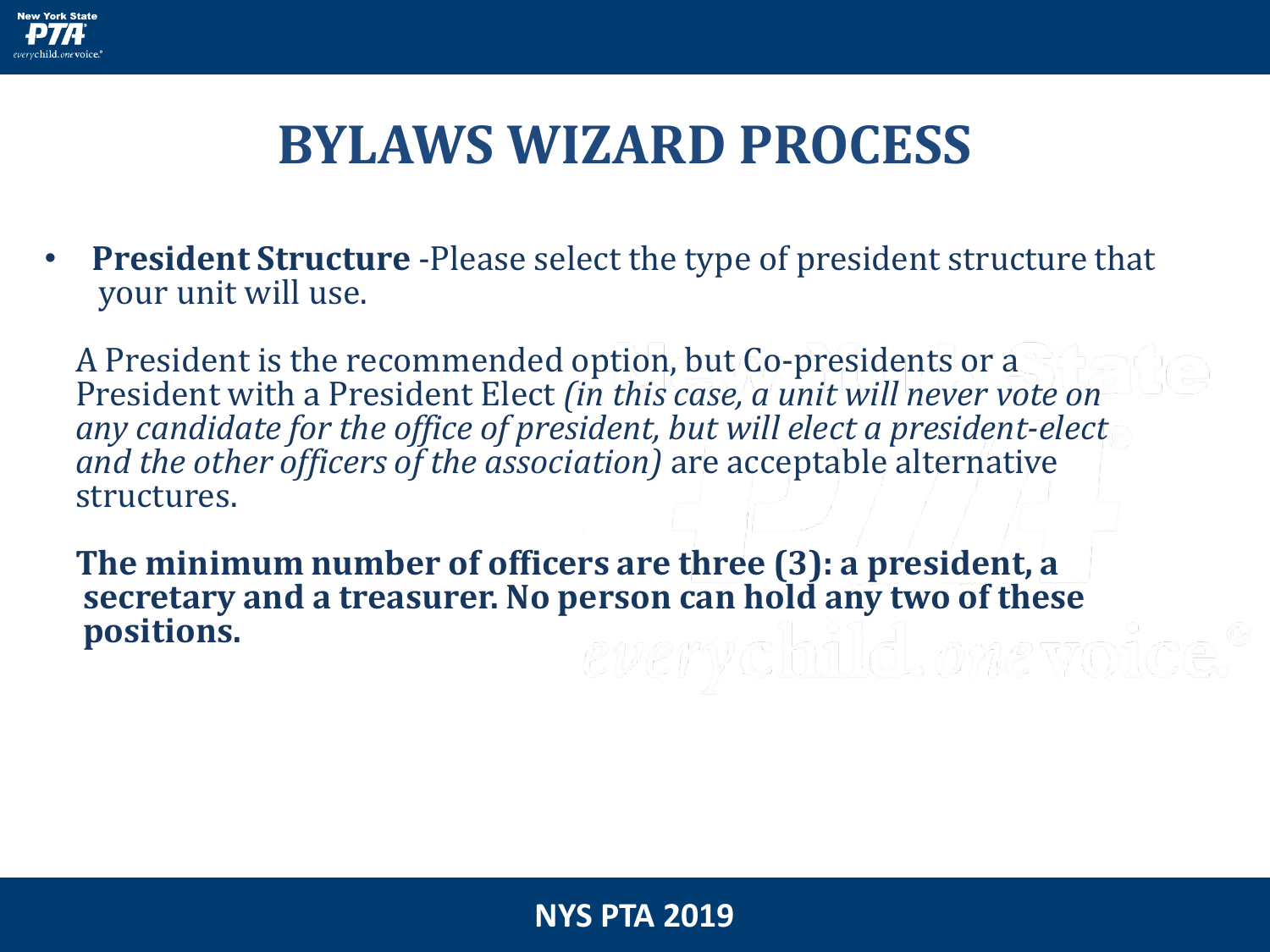

- **Vice President Structure –** Enter number of vice presidents and then the vice president structure:
	- Designated Order (1st, 2nd etc.)
	- Job Title (VP of Legislation, etc.)
	- At Large *(order and duties determined in accordance with unit Procedures)*
	- If no VP enter 0 (zero)

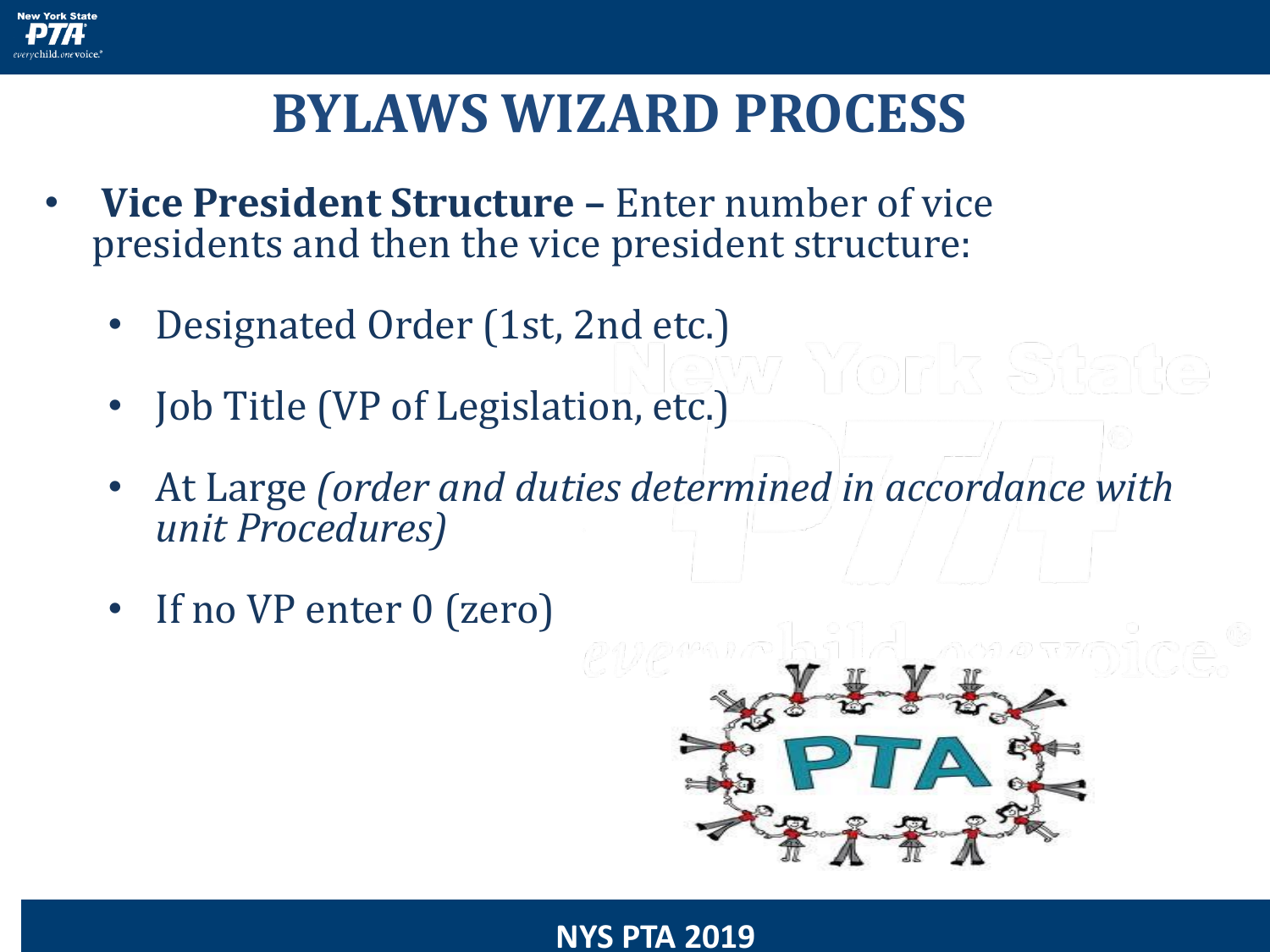

- **Secretary** PTA units can have either a single secretary or a recording and a corresponding secretary.
- **Treasurer**  The Treasurer position is automatically entered.
- **Officer Term**  Officers may serve for a **maximum** of two consecutive **one-year terms** in the same office, or no more than **one, two-year** term. Please select one of these options.





#### **NYS PTA SLC 2019**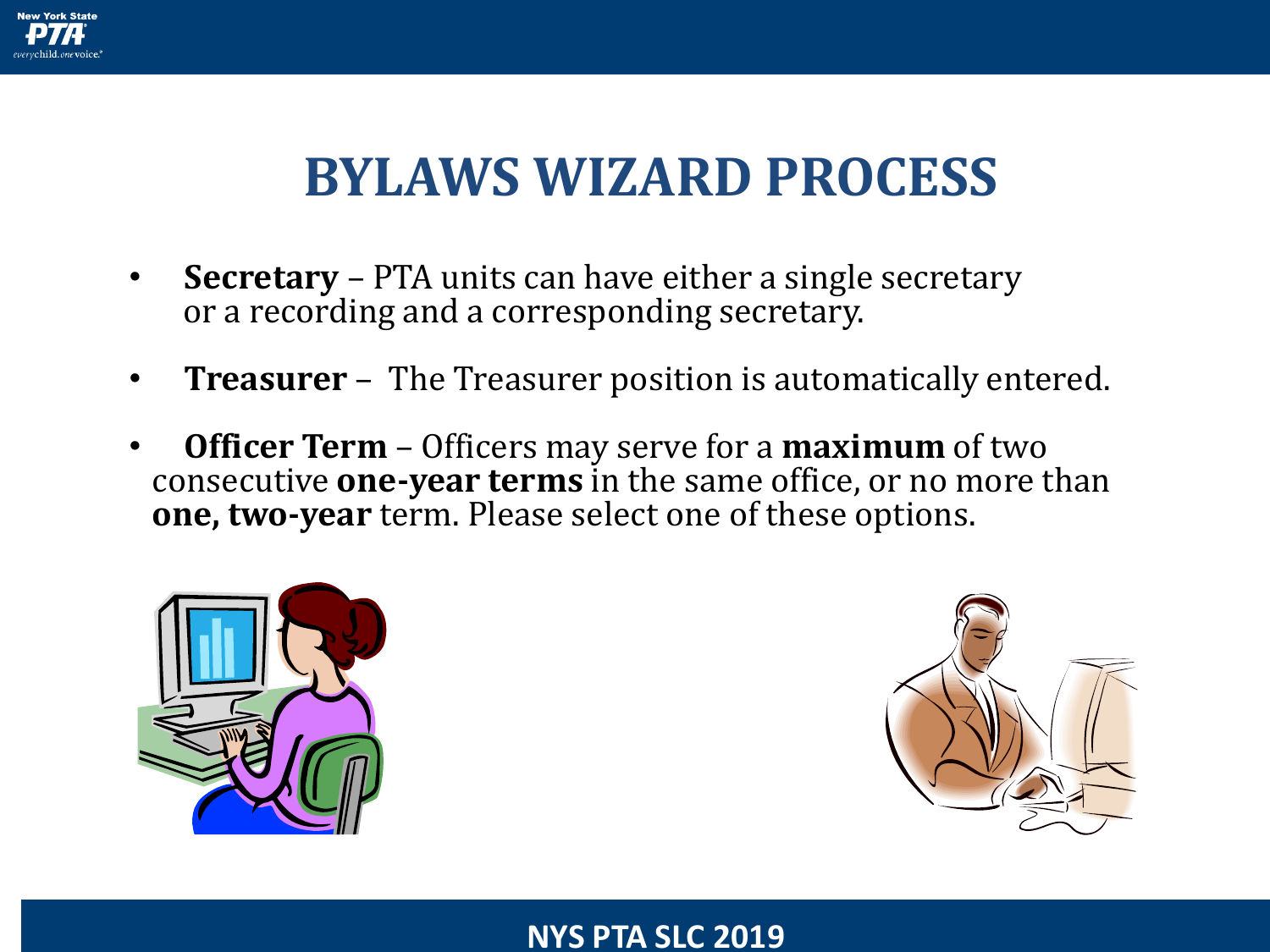

- **Nominating Committee** You must specify the number of nominating committee members (an odd number), the number from the Executive Board, the number from the Association, and the month of the annual meeting.
- **All members of the Nominating Committee must be elected. The chairman of the Nominating Committee shall be elected by the Nominating Committee.**
- Choose to have an alternate elected member.
- Choose the month the Election Meeting will be held.
- Choose the month the Annual Meeting will be held.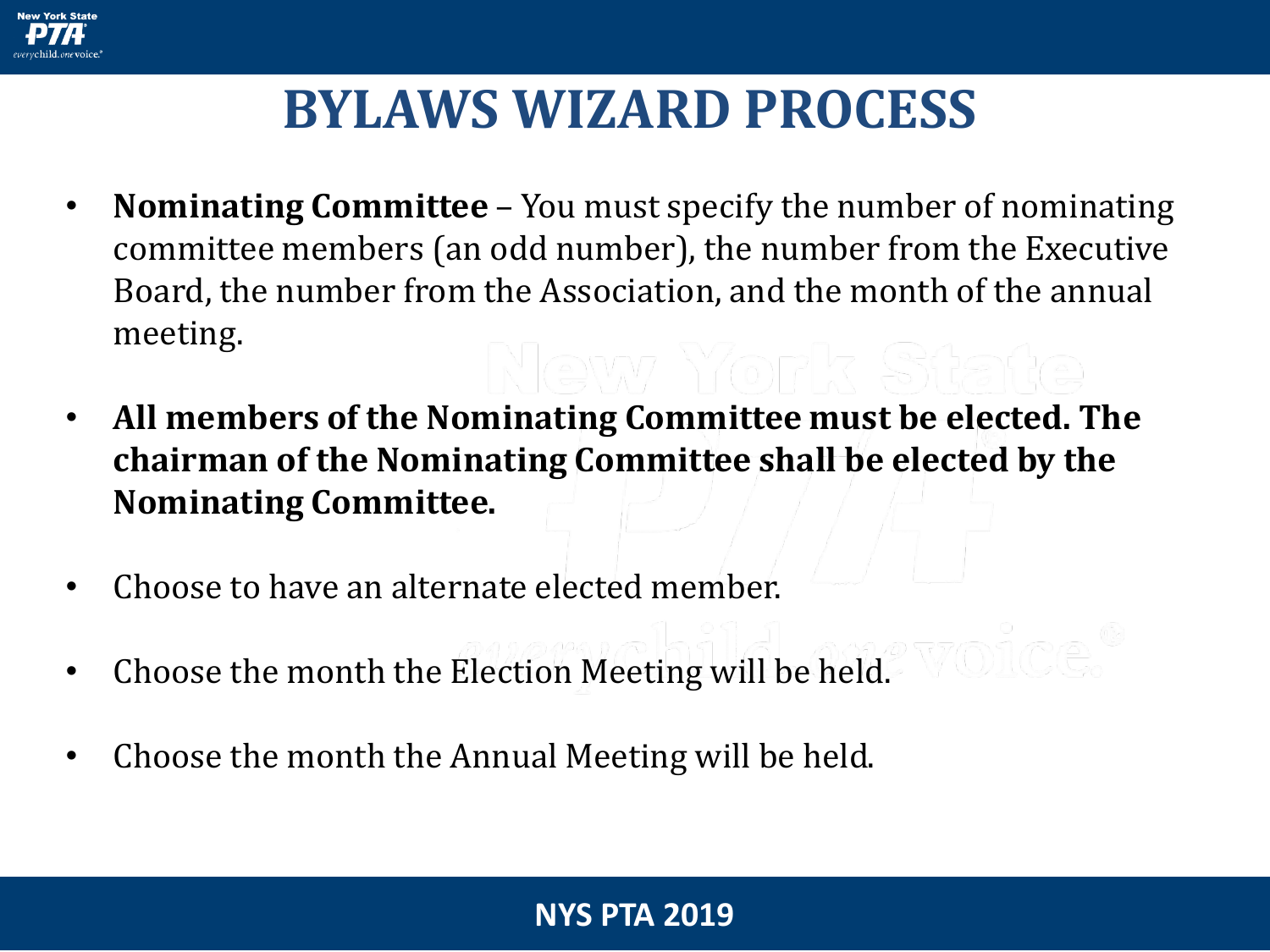

- **Additional Nominations**  Check the appropriate box for the following selection to be added:
- Additional nominations may be made from the floor provided the written consent of the nominee has been secured and the chair of the nominating committee has received notice at least two business days prior to the election meeting of the candidate's intention to run.
- *Additional Nominations can always be made from the floor, by choosing this option it helps the unit to plan for an election knowing there will be need to be a ballot vote for an office.*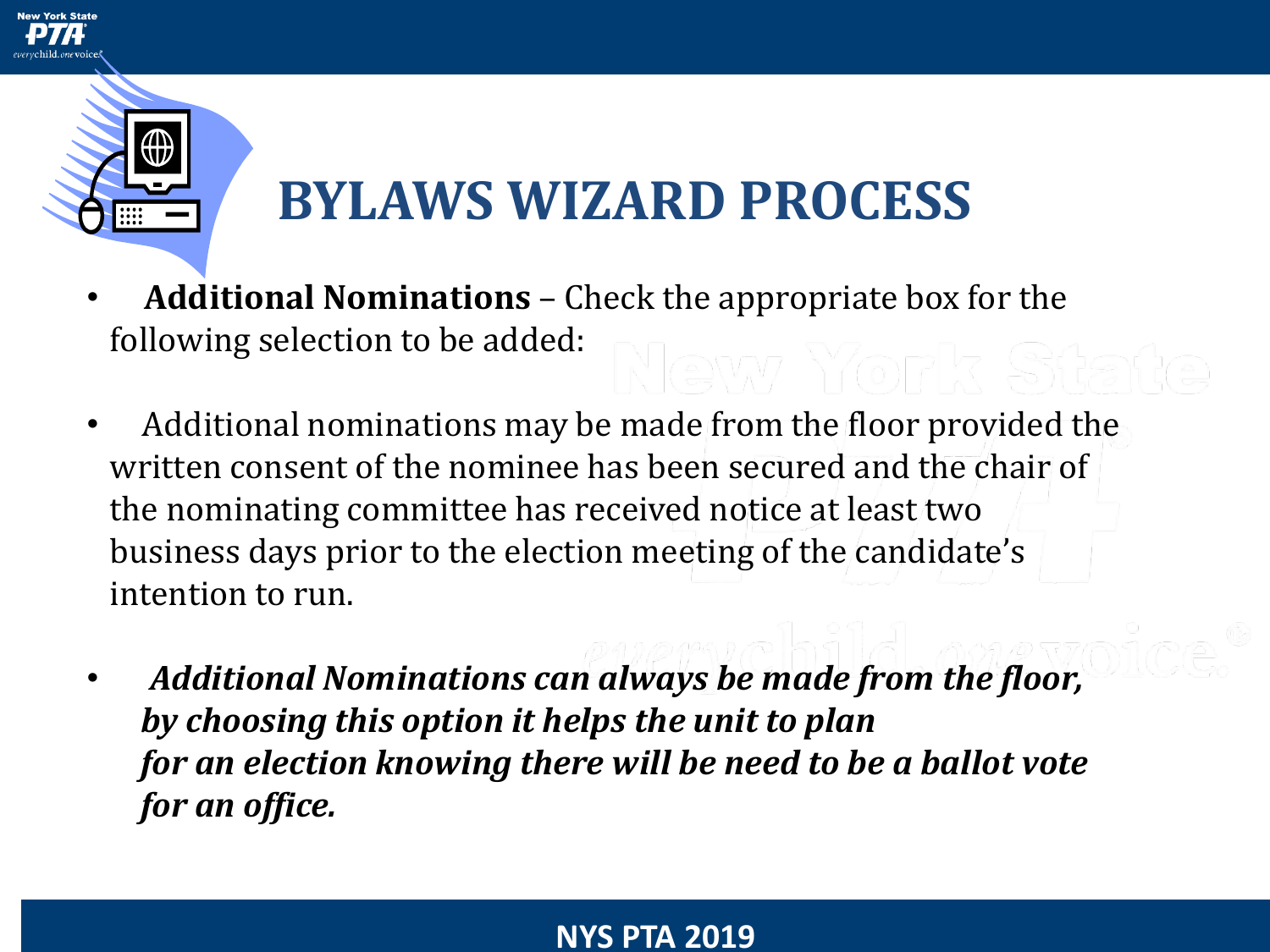

- Choose when the nominating committee will *publish* its' report
- **Executive Committee** consists of the elected officers of your unit. You may include, Immediate past president - if available
- **Executive Board** consists of the executive committee, council delegates and chairmen of standing committees of your unit. You may want to include possible additional members:
	- The immediate past president if not on Executive Committee.
	- The Principal/Director (or other administrator)
	- Teacher Liaison(s)
	- Parliamentarian (a non-voting member)
	- Student Rep
	- Historian
	- Building Directors/Representatives Central PTAs and SEPTAs
	- *Council Delegate(s) – Whether elected at the same time and same manor as the officers, appointed by the president/executive committee or elected by the executive board, the council delegate(s) will be on the executive board and not on the executive committee as they are not officers.*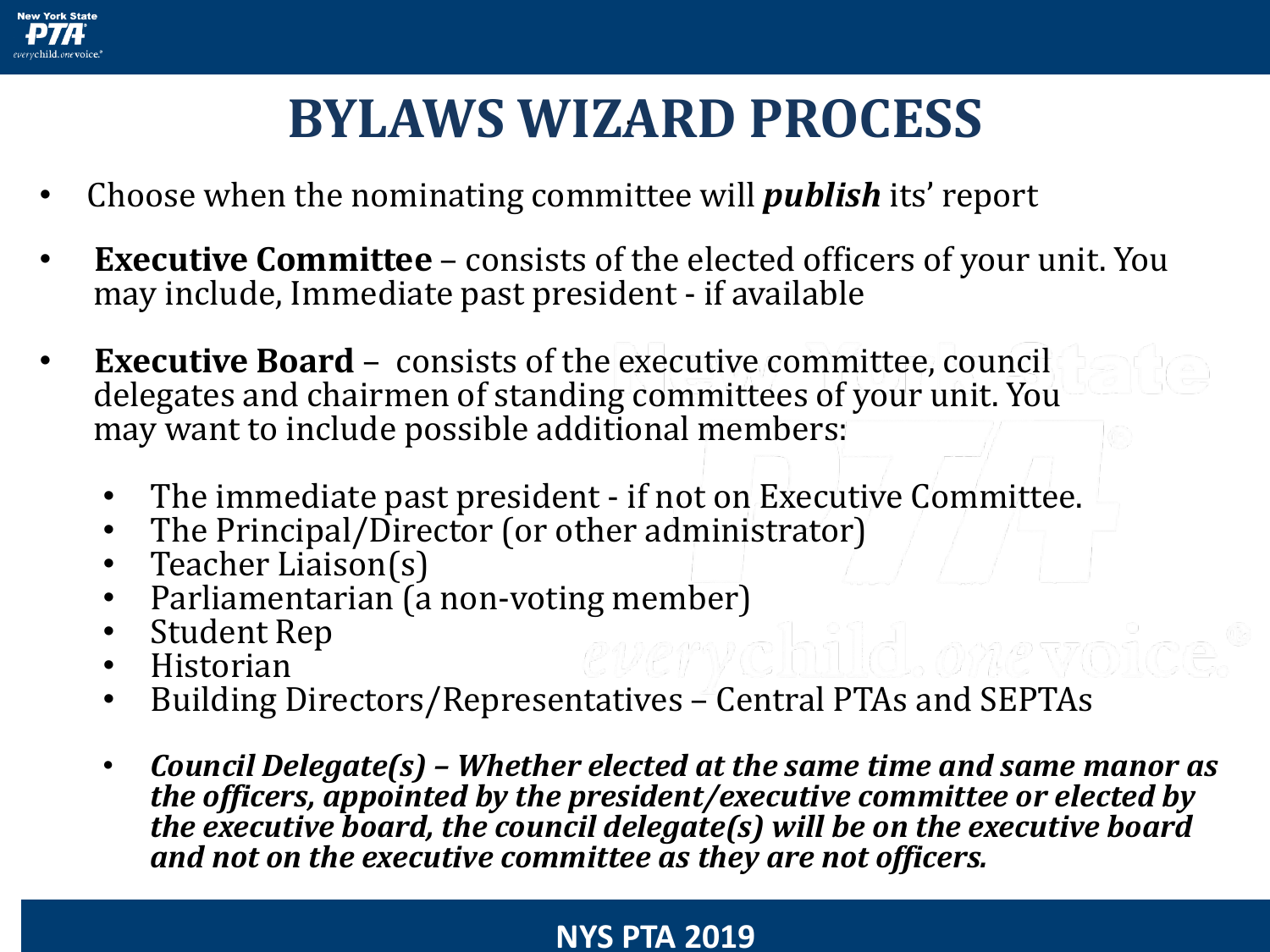

- **Council** If the PTA unit is a member of a council, key in the number of delegates to the council and how they are selected (choose one):
	- 1. nominated and elected by the same method and at the same time as the officers of the association.

(*Delegates although they may be elected are not officers but are part of the executive board)*

- 2. appointed by the president in cooperation with the executive committee.
- 3. elected by the executive board
- **Meetings/Quorum** –A quorum is the minimum number of members who must be present at a meeting before any business can be transacted. The quorum should be 2 times the number of officers **The quorum must always be at least (10) ten.** It is the responsibility of the members of the association to attend meetings and vote on actions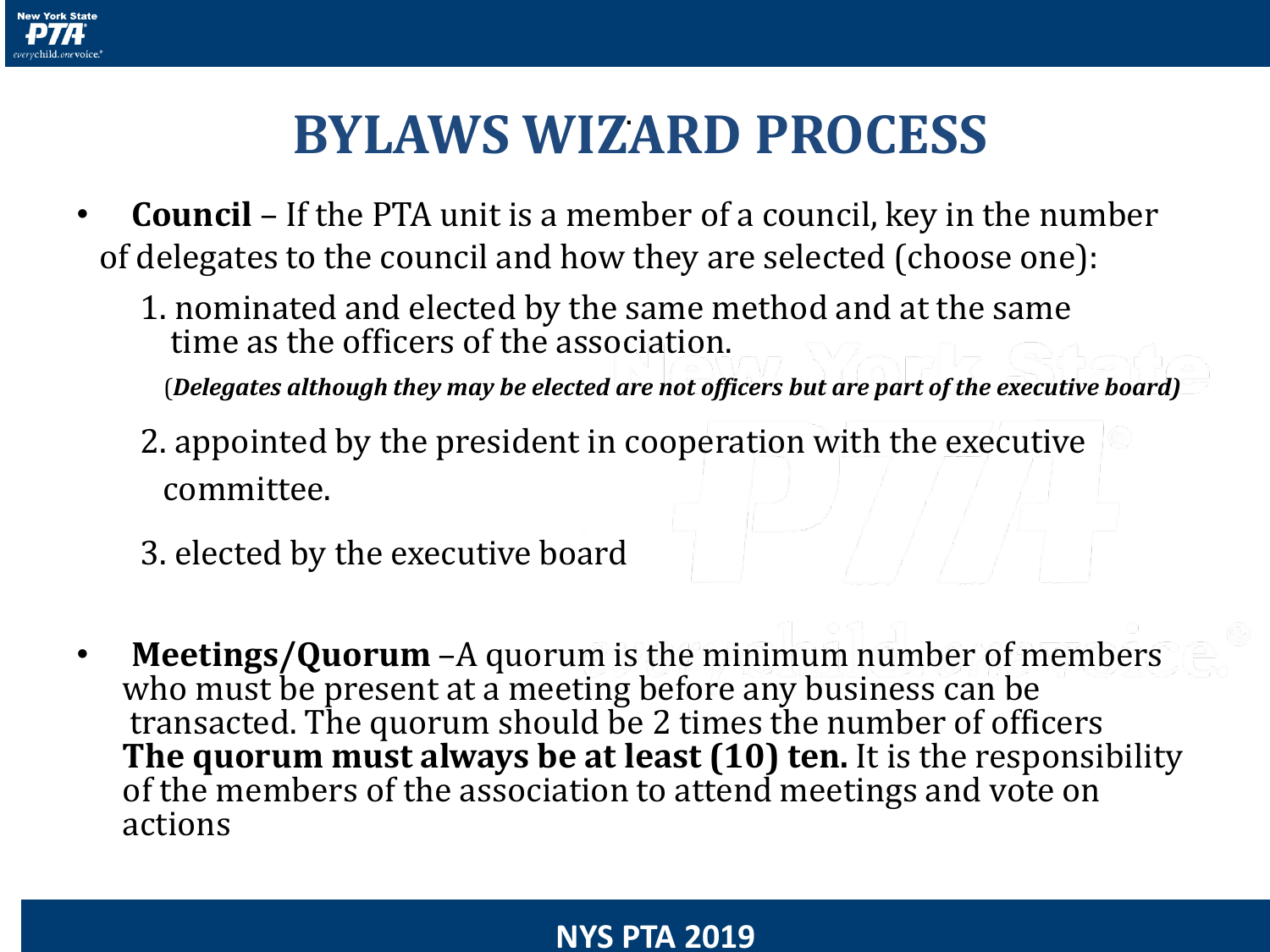

Please review and confirm your responses. When you click 'Next', your bylaws document will be generated and submitted for approval. *A copy of the document will be emailed to the address you provided.*

#### **Last Page of Bylaws Instructions for completion**

**Your bylaws document is being generated and a draft copy will be emailed to you.**

#### **HOWEVER, YOU ARE NOT FINISHED, PLEASE READ BELOW!**

**After the bylaws are voted on, you MUST send the signed cover page to your Region Bylaws Chair to start the approval process.**

#### **PLEASE PRINT THESE INSTRUCTIONS!**

- Review your new bylaws document that was just emailed to you
- [If you find anything that needs to be changed, please email your Region Bylaws Chair](http://nyspta.org/home/pta-leaders/run-your-pta/bylawsprocedures) (email addresses available HERE) and they will make the necessary changes for you and resend you a new draft copy.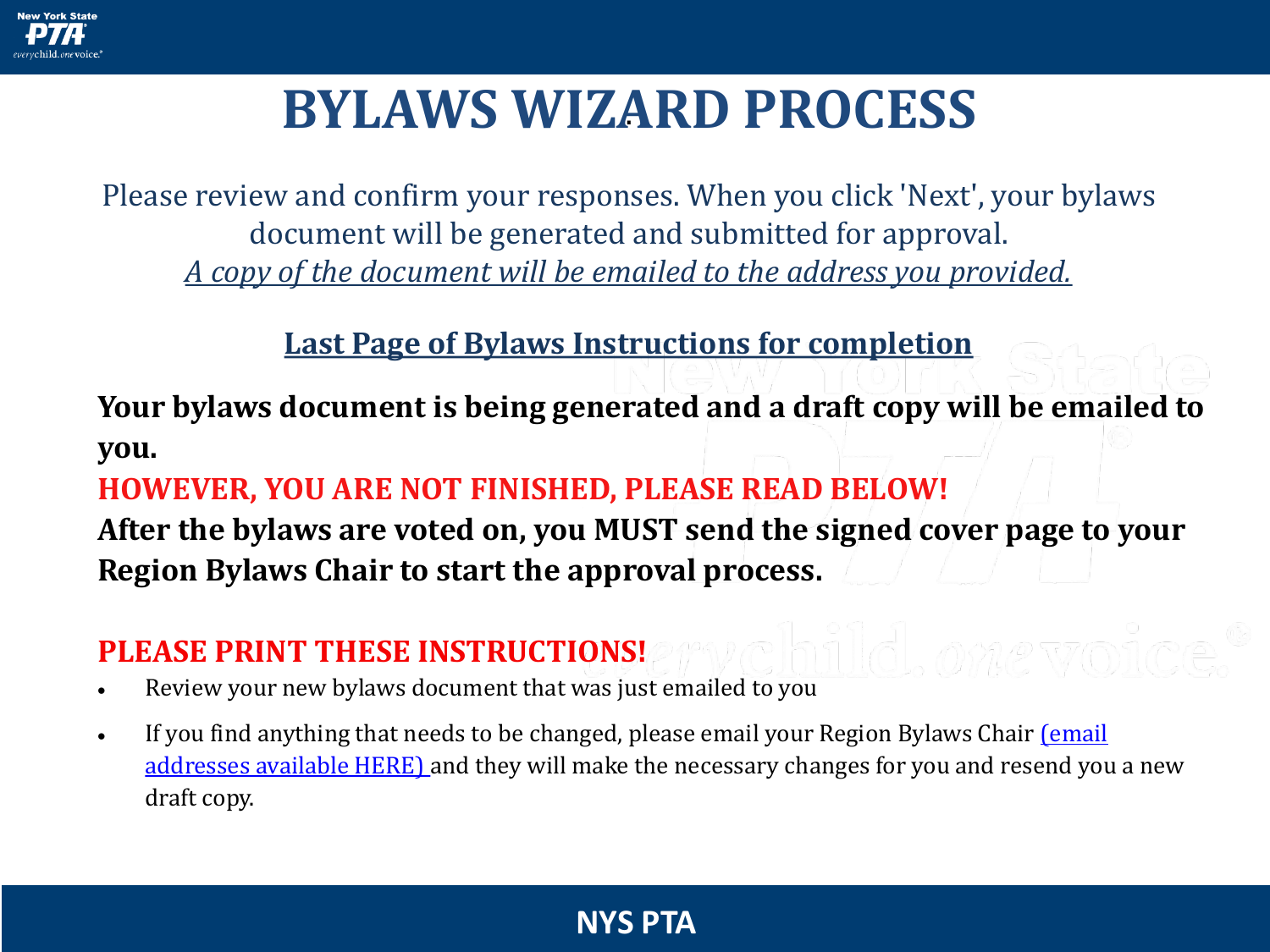

#### **DO NOT GO THROUGH THE WIZARD A SECOND TIME TO AVOID DUPLICATE RECORDS**

- If everything looks as expected, print your bylaws document
- With 30 days' advance notice, present the bylaws document to your Membership for a vote
- If approved, fill in the Adoption Date on the cover page
- Gather the appropriate signatures and send the signed cover page to your Region Bylaws Chair via email or in the mail
- If processing an Amendment, be sure to include your completed [Amendment Form](https://nyspta.org/wp-content/uploads/2018/04/Unit-Bylaws-Amendment-2018-1.pdf) as well

Once approved by the region and the state, you will receive the APPROVED bylaws document via email to save electronically and to print and have available for your members.

#### **VERY IMPORTANT**

#### **Your Bylaws cannot be approved until your signed cover sheet is received by your Region Bylaws Chair! If not completed within 6 months, this bylaws record will be deleted and you will need to start the process over!**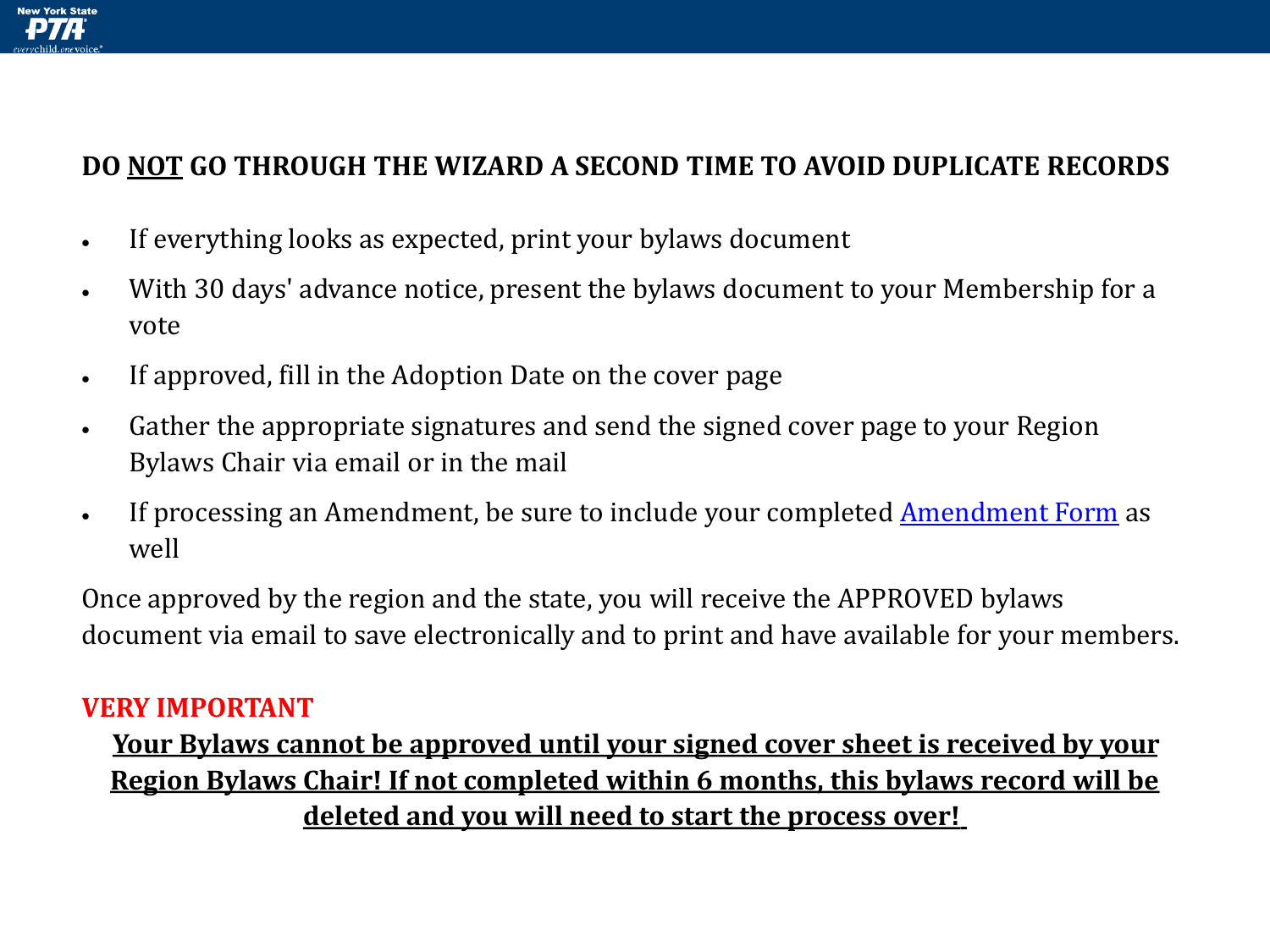

### **BYLAWS WIZARD AMENDMENT PROCESS**

- This process will be used if your unit or council decides that your bylaws need an amendment (such as a change in dues, number of VPs etc.) but are not close to the expiration date.
- Amendments may be submitted only if your bylaws have been approved by the New York State PTA within the last three (3) years.
- **No amendments may be made on bylaws that are within 90 days of the expiration date.**

**NOTE:** *All provisions denoted with an asterisk (\*) indicate compliance with the National PTA Bylaws. Those with a hash tag (#) are common to New York State PTA and its constituent associations and can not be changed by the unit or council. Any changes to these provisions are voted upon by delegates at the* 

*National PTA and New York State PTA conventions and automatically become part of bylaws. Unit or council members should be aware of changes in mandated sections.*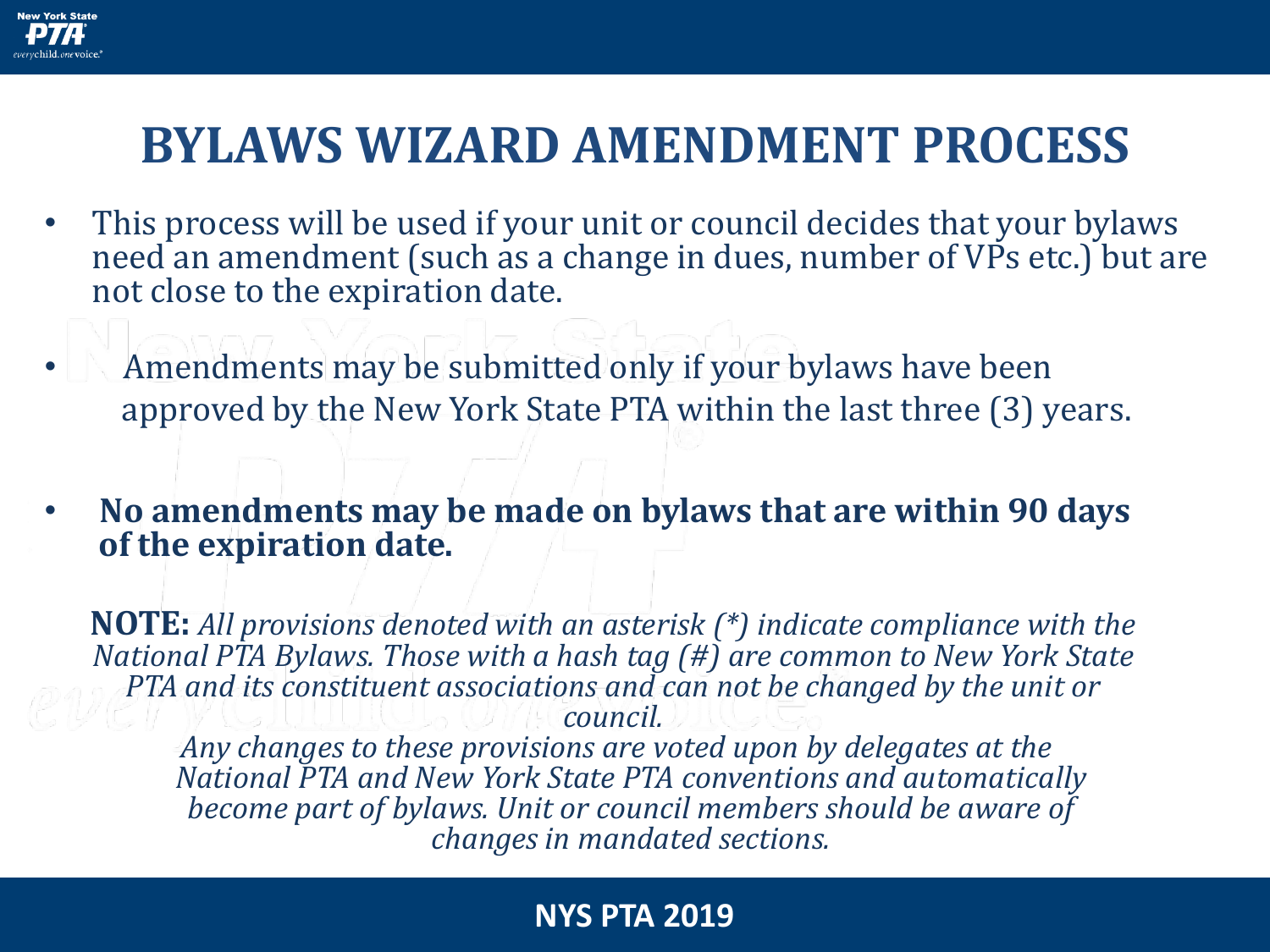

### **AMENDMENT PROCESS CONTINUED** .

- **Only three (3) amendments can be submitted**. Each individual change is considered an amendment.
- If bylaws require *more* than three changes, a revised set of bylaws must be submitted.
- In some cases an amendment can change the bylaws in other places. This may cause the bylaws to require more than three changes. If this happens a new set of bylaws must be submitted.
- Amendments that are additions or revisions (changes) to the bylaws must be consistent with existing bylaws.\*\*

\*\*your region bylaws chairman may contact you for clarity on changes that may seem inconsistent with your current bylaws

#### **NYS PTA SLC 2019**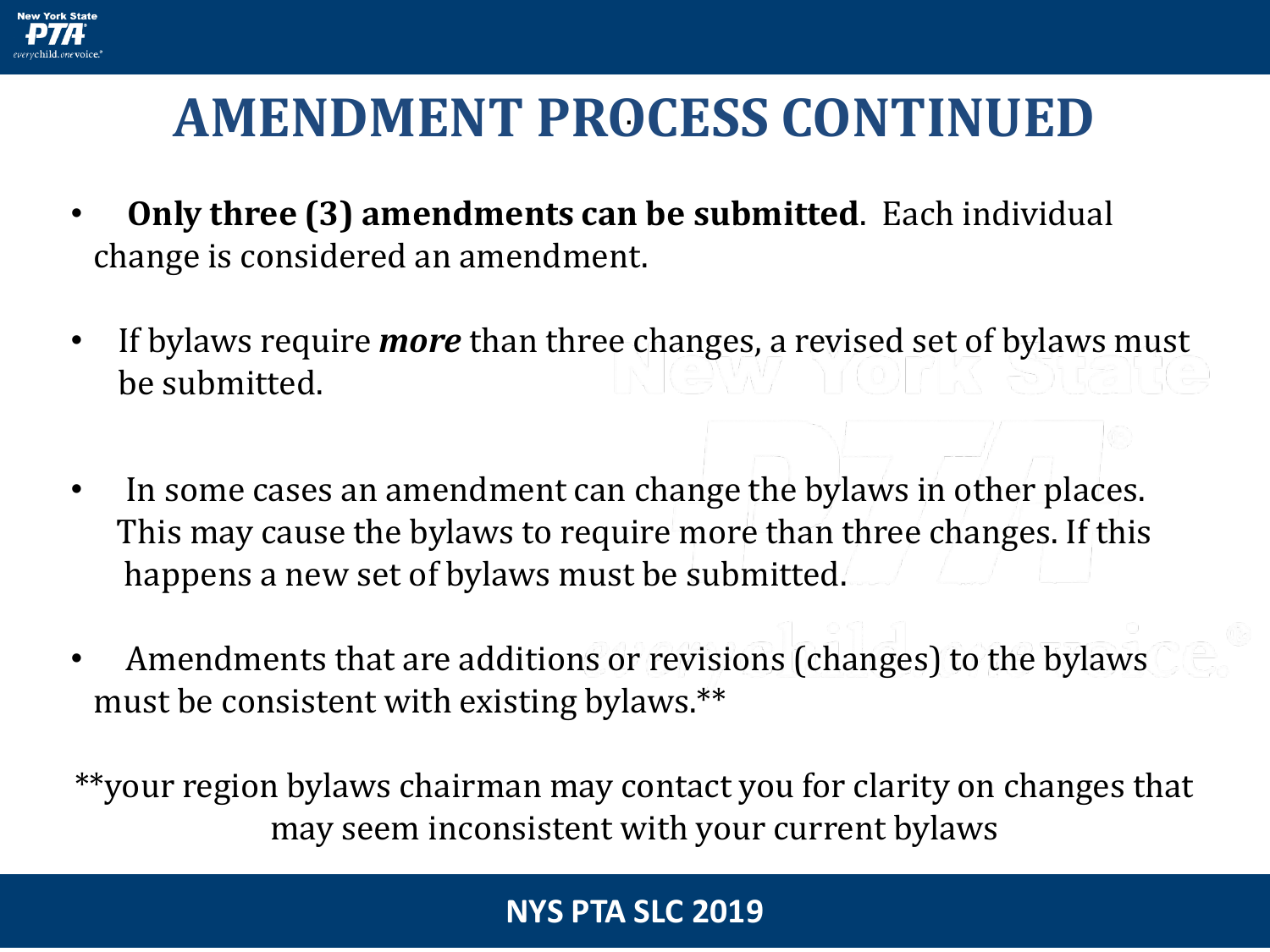

### **AMENDMENT PROCESS CONTINUED** .

- Print an Amendment Form from the NYS PTA Website.
- On the left-hand side write in what currently exists in your bylaws and then on the right-hand side, write in your proposed amendments.
- Using the "Bylaws Wizard" button, go through the wizard and enter everything the same as before *except for the amendments you are proposing.*
- Once you completed the Bylaws Wizard, your bylaws are submitted electronically to the region for approval and a document draft is emailed to you.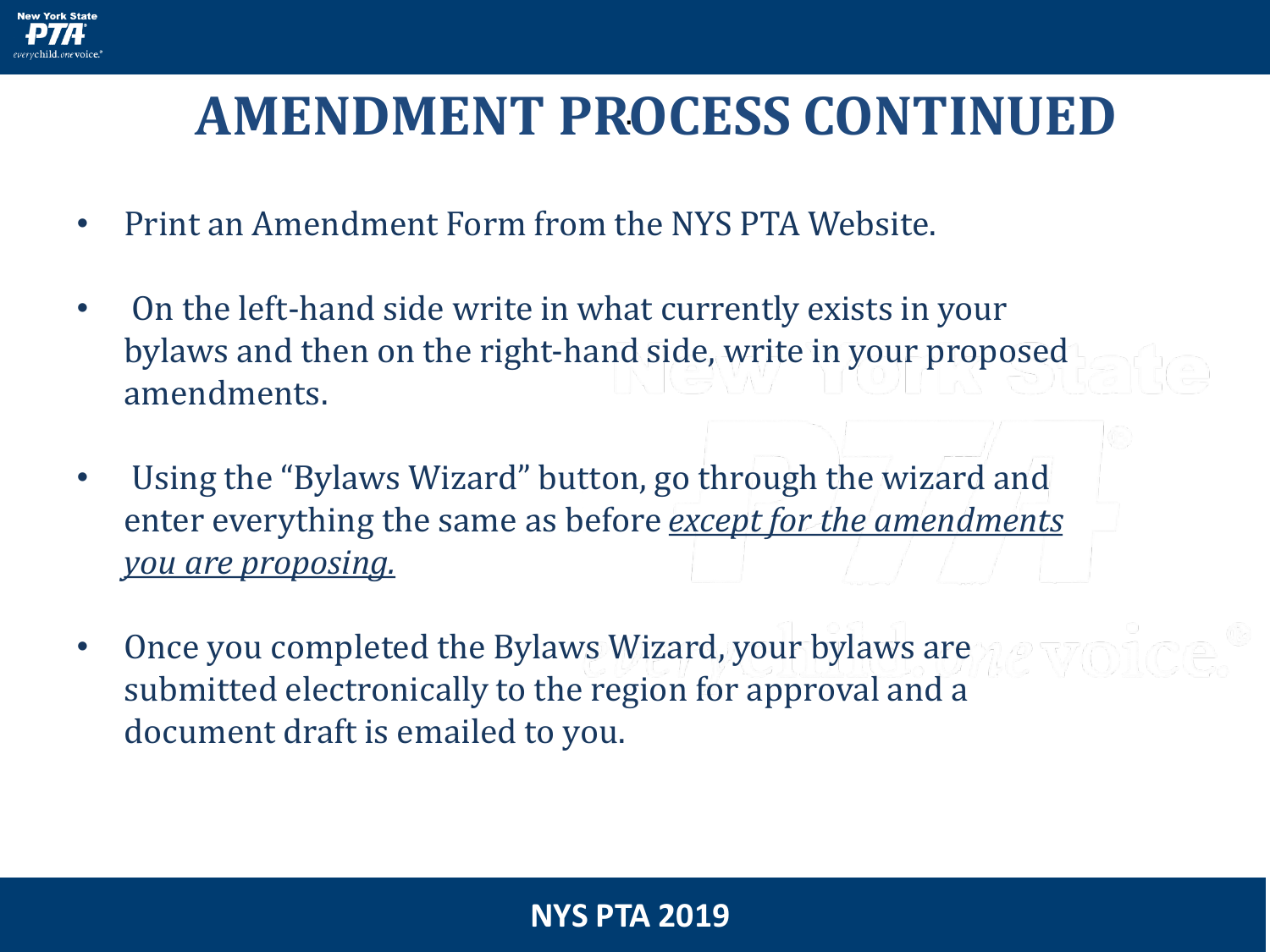

### **AMENDMENT PROCESS CONTINUED**

- If you find any mistakes in your document, PLEASE DO NOT GO THROUGH THE WIZARD A SECOND TIME TO AVOID DUPLICATE RECORDS. Contact your Region Bylaws Chair who can make changes on your behalf and resend your document draft.
- After your Amendment is voted on by membership and adopted, you will need to mail or email the signed Amendment Form AND the signed Bylaws Cover Page to your Region Bylaws Chair to start the approval process.
- Once approved by the Region, the document is sent to the State Bylaws Coordinator for review and approval.
- Once approved by the State, you will receive a Signed Approved Bylaws document.\*\*

*\*\* Amendments to bylaws DO NOT change the expiration date of the bylaws*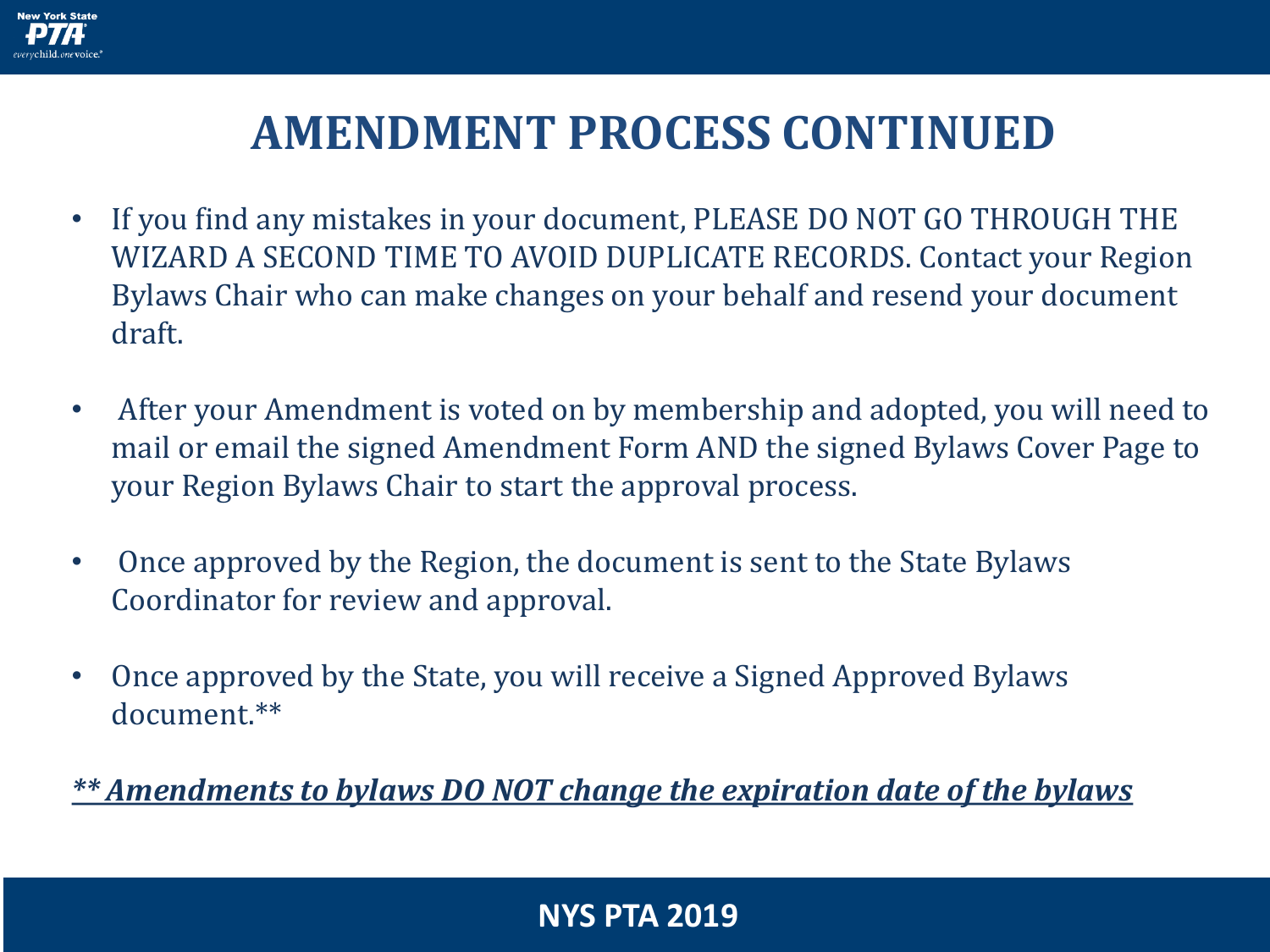

### **COUNCIL BYLAWS**

- Begin the process by going to the Bylaws Wizard
- Put in your name and email and check to see if your council information is correct
- Name of officers and adoption date
- Council dues structure you can choose one amount for all units, or different dues for each type of unit
- Delegates from member units You have the option for a fixed number of delegates or a different number for each type of unit (this is the maximum allowed from each unit, the actual number the unit sends up to the maximum is dependent on the unit's bylaws)

#### **NYS PTA SLC 2019**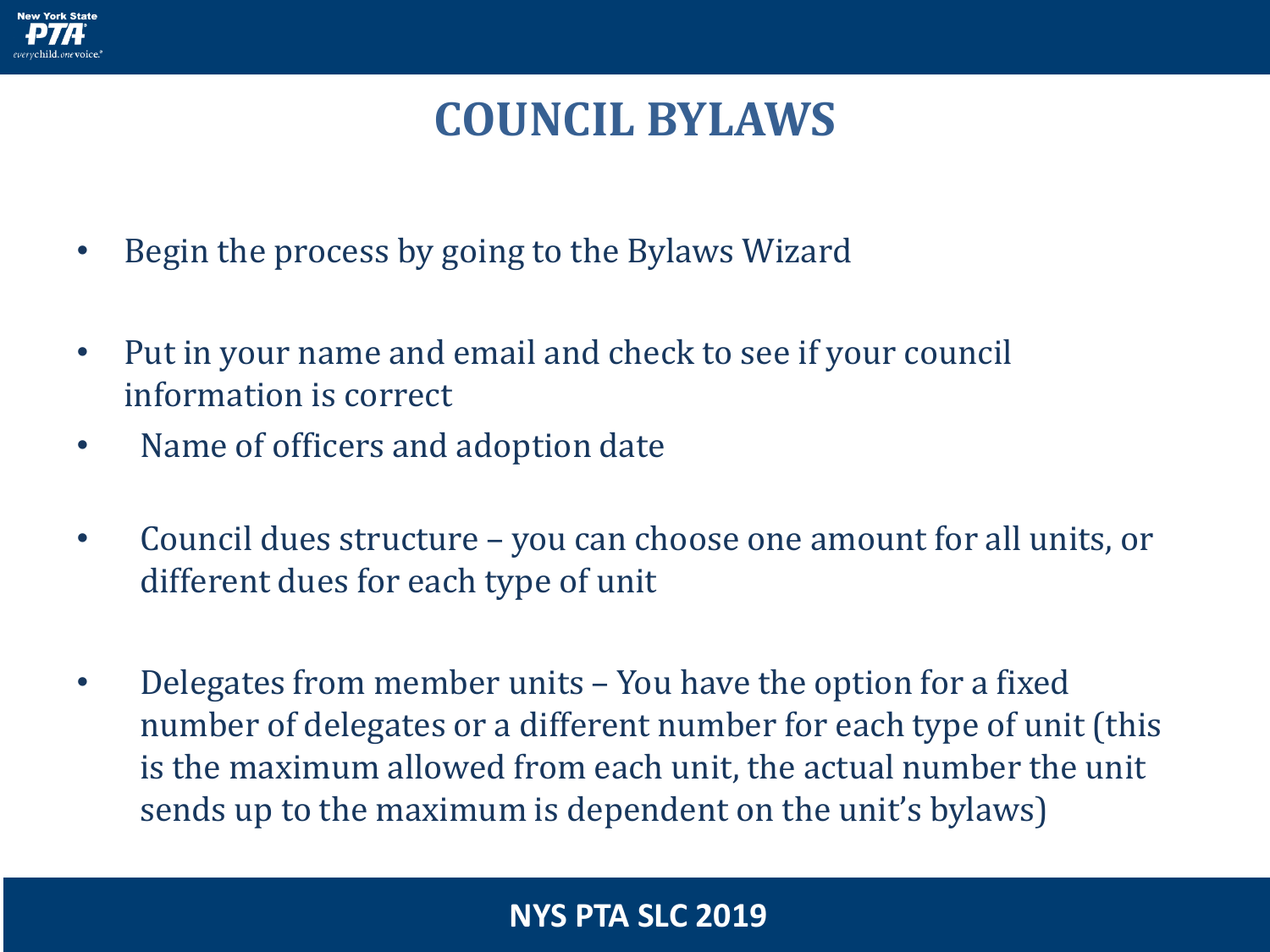

### Officer structure – Pres/Co-Pres, number of VPs, etc.

Term of Office Nominating committee – One member from each member unit or Number of members elected from the voting body (total must be an odd number)

Executive Committee – you may include the immediate past council president

Executive Board – choices: \*President of each member unit \*historian \*Immediate Past president \*council delegates \*Superintendent \*School board Liaison \*Teacher Liaisons \* Parliamentarian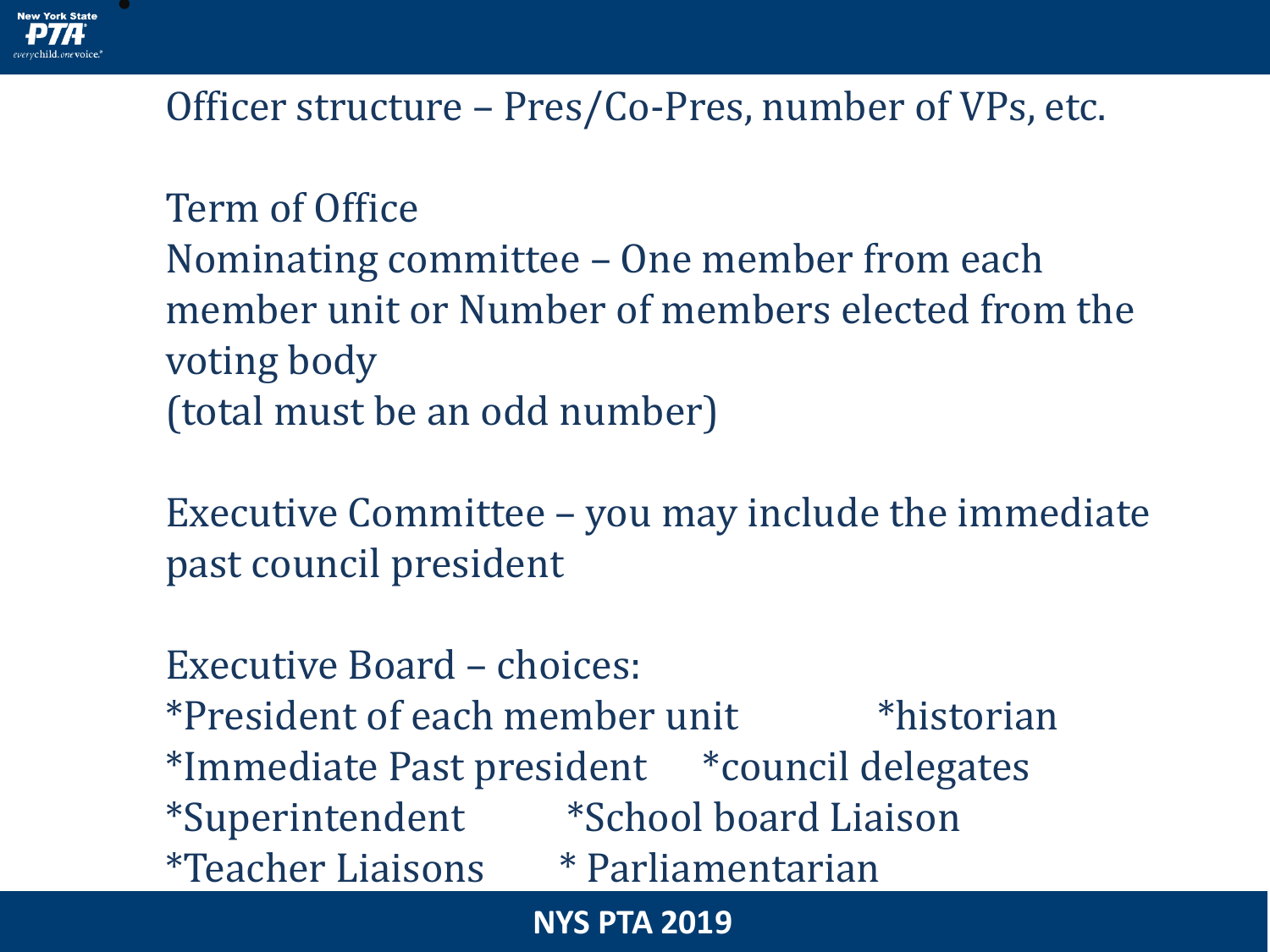

- Please Review your choices
- Your bylaws document will be sent to you electronically via email and to your Region Bylaws Chairman
- If you find any errors, contact your RBC for help
- Council bylaws must be presented to each member unit at their unit meeting and approved by a 2/3 vote
- At the council meeting, these must be approved by 2/3 of the member units present and voting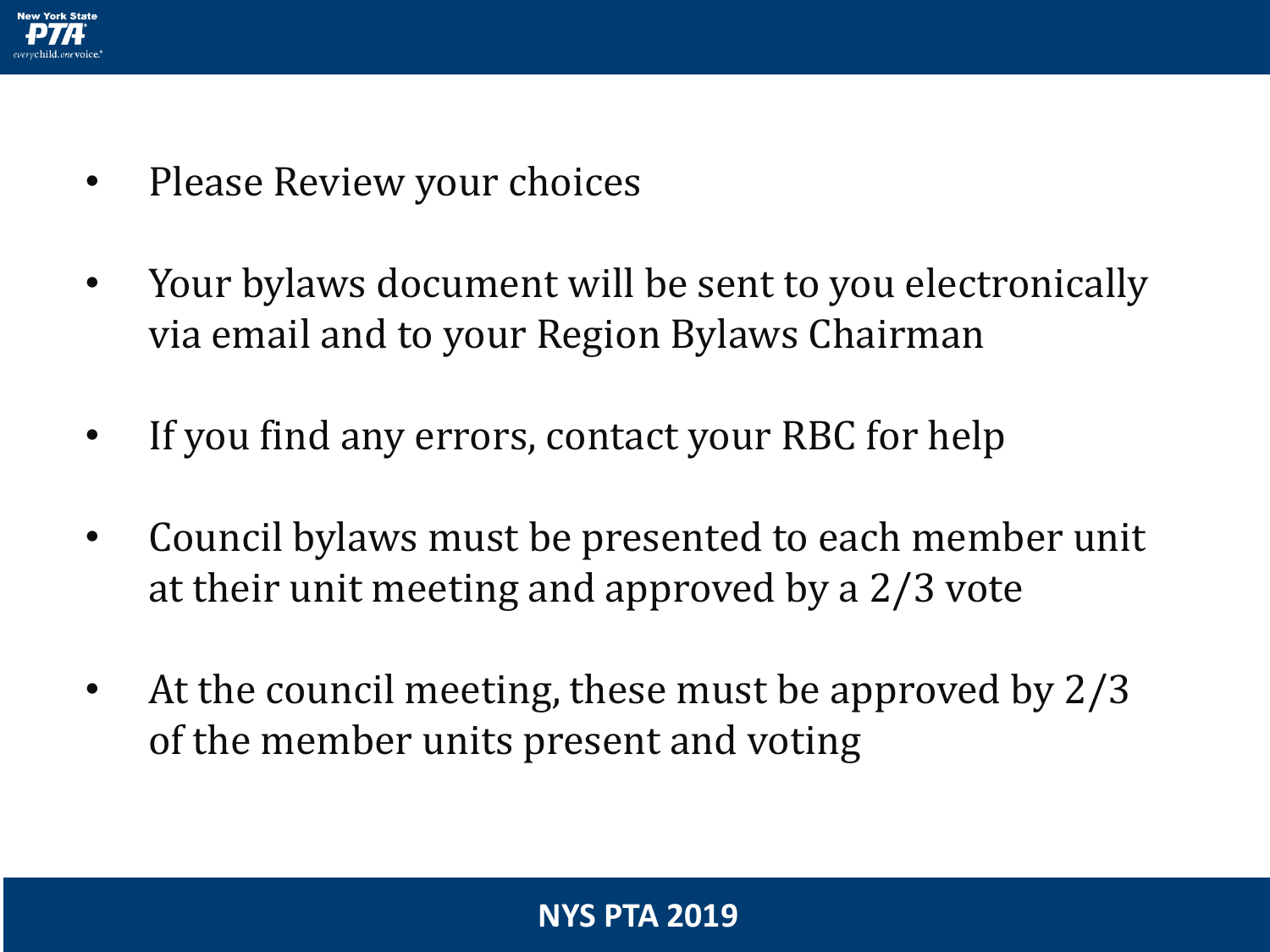

- Once approved by the council, the signed cover sheet **MUST be sent to the Region Bylaws Chairman**  *(you can email or mail the copy)*
- Once approved by the NYS Bylaws Coordinator, the approved bylaws will be sent to the council via email.
- All units in the council should receive an approved copy for their files